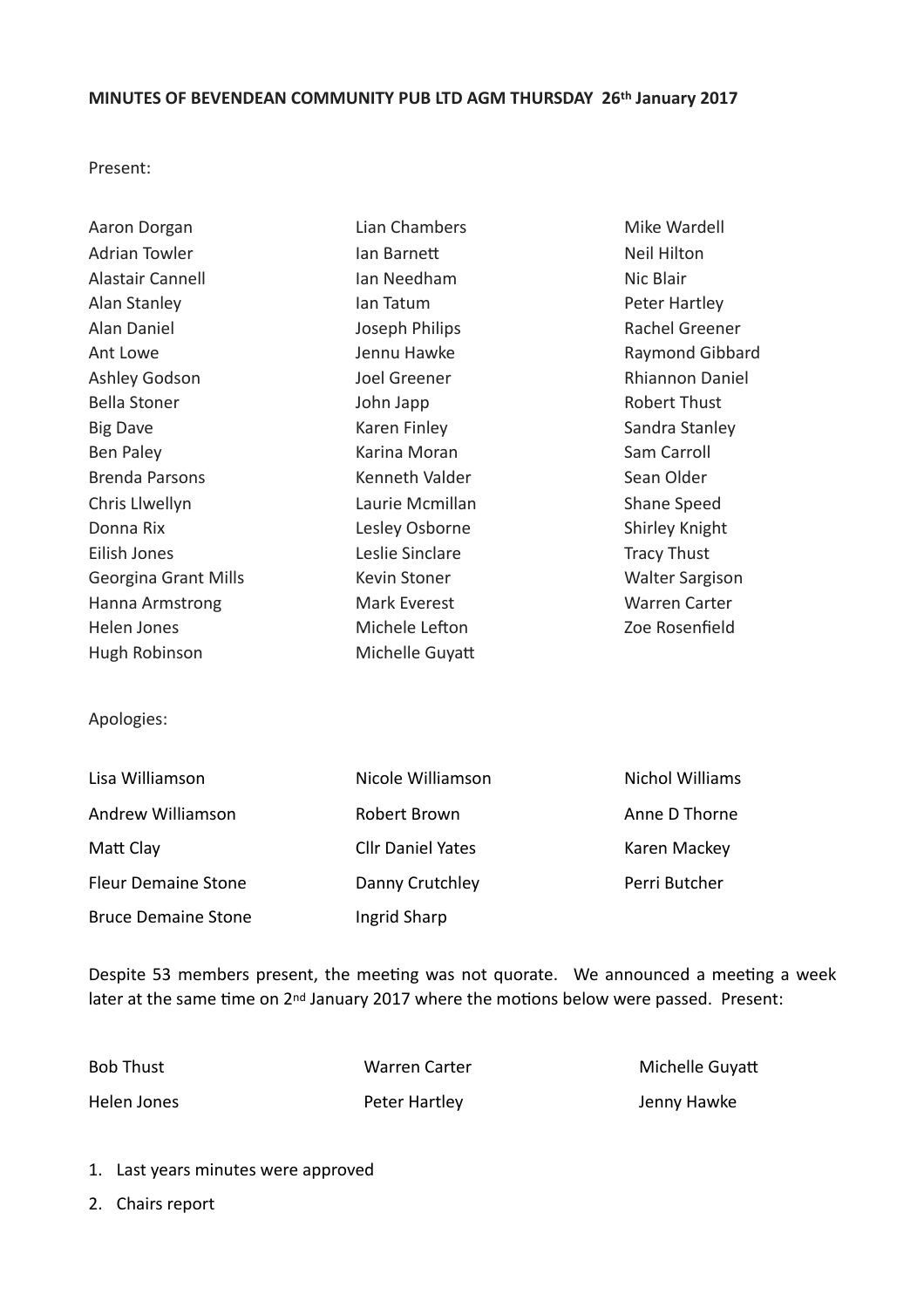- 2.1. Warren Carter outlined our activities throughout the past year
- 2.2. The Bevy community pub is two years old  $-$  and when our story is eventually turned into a Hollywood blockbuster, you won't believe the monumental effort it's taken to keep it ticking over!
- 2.3. We always aimed to be 'more than just a pub' and we have definitely fulfilled that. We now host everything from 'Friday Friends' seniors' lunch club – where local residents enjoy lunch, bingo and a chance to get out and socialise – to the Bevy choir, Bevendean parkrun (now there's a New Year's resolution), Spiral disability, and men and women's darts teams. We built a training kitchen where we've been teaching youngsters to cook and have grown fruit and veg in our edible pub garden. In fact, 70 different groups used the Bevy over the last year including Christmas Carols by the United Churches of Moulsecoomb, tenants' associations, scouts and art and craft groups. 'Little Green Pig' delivered storytelling workshops to Moulsecoomb Primary pupils. We've hosted Health Checks and massage and had garden shows and parties for all age groups from the kids Halloween to a Birthday Party for The Queen. We've hosted the energy advice café and Brains at The Bevy. This is why we can say The Bevy is so much more than just a pub!
- 2.4. Places like the Bevy are becoming even more important as councils stop funding anything that isn't a statutory requirement. You know that every penny you spend helps keep us running and investing back into the local community. So why not pop in for a pint or a coffee or hire us for a celebration.
- 2.5. The Bevy won the prestigious Brighton and Hove 'Best Business in the Community' award and made it to the finals of the Great British Pubs as one of the best community pubs in the UK. The Bevy featured on the One Show programme with Suggs from Madness pulling the pints and the show pulled no punches about the decline of the Great British Pub.
- 2.6.Despite raising over £200,000 to re-open The Bevy we never had enough money to do all the things we promised. Thankfully a grant of  $£175,000$  from Power to Change has changed all that. We now have our own wheelchair accessible Bevy Bus that picks up residents for the Friday Friends lunch club, brings our sponsored rugby team back to the Bevy after games and takes Albion fans to every home league game.
- 2.7. The outside space has been transformed with fencing that keeps children safe, lighting, hundreds of bulbs planted and a mini apple orchard of Sussex fruit trees planted at the back of the pub. We have a training kitchen and employ someone to run events from there and have a marketing budget. We also received money from Pub is the Hub to finally get a hanging, swinging, well-lit pub sign up!
- 2.8.It has always been hard to make the Bevy a sustainable business, but as well as the grant funding we have started to make real progress and are on track to break-even on the trading business for the first time at the end of the year. There is still lots to do, but not bad for a new community business in only its second year.
- 2.9. The Mayor of Brighton, Pete West said, "In my view The Bevy is probably the best thing going on in Brighton right now. Much more than a pub, this cooperative project is a hub for local services and has rapidly become the heart of community life."